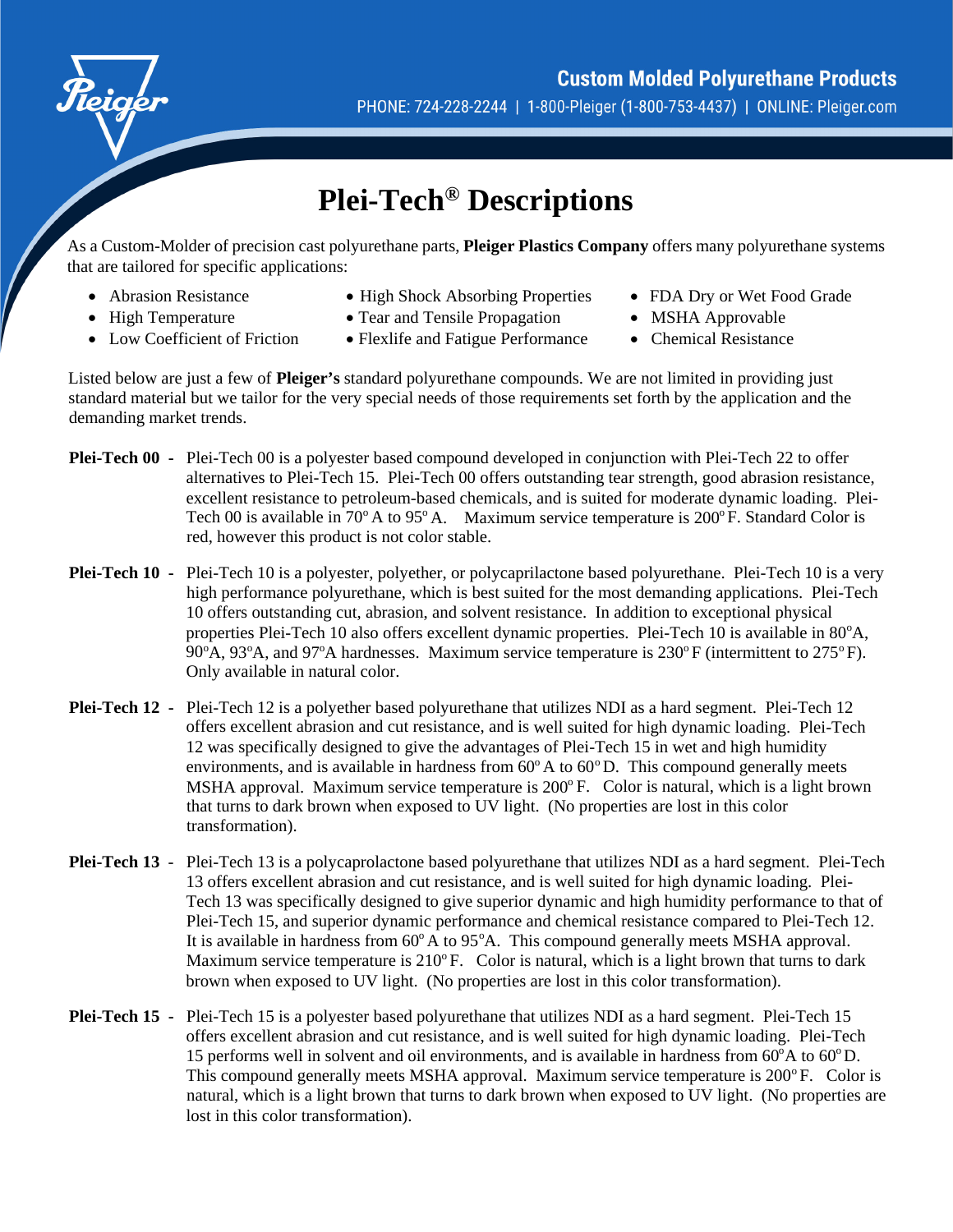

- **Plei-Tech 22 -** Plei-Tech 22 is a polyester based polyurethane. Plei-Tech 22 is a compound developed by Pleiger Plastics Company as an alternative to Plei-Tech 15. Plei-Tech 22 offers excellent abrasion resistance, solvent resistance, and resistance to petroleum based chemicals. Plei-Tech 22 is available in hardnesses from  $40^{\circ}$  A to  $52^{\circ}$  D. This compound generally meets MSHA approval. Maximum service temperature  $190^{\circ}$  F. Color coding is available.
- Plei-Tech 23 Plei-Tech 23 is a polyester based polyurethane that is available in durometers from 60<sup>o</sup>A to 95<sup>o</sup>A. This material has higher tensile strength, tear strength, and flexlife than standard PT-22 in the same durometer ranges, however it falls short of PT-22 in dynamics and solvent applications. PT-23 can be color coded. Maximum service temperature is  $190^{\circ}$  F.
- **Plei-Tech 24 -** Plei-Tech 24 is an FDA wet and dry food approved urethane system. This material has high tensile strength, tear strength, and flex properties, which approach that of Plei-Tech 10 and Plei-Tech 15. Plei-Tech 24 is available in hardnesses from  $60^{\circ}$ A to  $95^{\circ}$ A. Maximum service temperature is 190 $^{\circ}$ F. Natural Color only.
- Plei-Tech 25 Plei-Tech 25 is a polyester based polyurethane that is available in durometers from 60°A to 85°A. This material has higher tensile strength, tear strength, elongation, and in some cases superior solvent resistance to PT-22 in the same durometer ranges. This compound has inferior abrasion and dynamic properties compared to PT-22. Maximum service temperature is  $190^{\circ}$  F. This material can be color coded.
- **Plei-Tech 26**Plei-Tech 26 is a polyester based compound developed in conjunction with Plei-Tech 22 and Plei-Tech 00. Plei-Tech 26 offers outstanding tear strength, comparable to Plei-Tech 00, and excellent abrasion resistance, comparable to Plei-Tech 22, excellent resistance to petroleum-based chemicals, and is suited for moderate dynamic loading. Plei-Tech 26 is available in  $70^{\circ}$  A to  $85^{\circ}$  A. Maximum service temperature is 190°F. This material can be color coded.
- Plei-Tech 31 Plei-Tech 31 is a polyester based polyurethane that is available in 60°A and 70°A durometer. This material is specifically designed where low resiliency damping is desirable. This compound is not suited for high dynamic loading. However, it can be color coded, and has a maximum service temperature of  $180^{\circ}$  F.
- **Plei-Tech 66 -** Plei-Tech 66 is a polycarbonate based polyurethane that utilizes NDI as a hard segment. Plei-Tech 66 offers excellent abrasion and cut resistance, and is well suited for high dynamic loading. Plei-Tech 66 performs equal to Plei-Tech 12 and better than Plei-Tech 15 in wet environments and is equal to Plei-Tech 15 in solvent and oil environments. Plei-Tech 66 is available in hardness from  $60^{\circ}$  A to  $50^{\circ}$ D. This compound generally meets MSHA approval. Maximum service temperature is  $280^{\circ}$  F. Color is natural, which is a light brown that turns to dark brown when exposed to UV light. (No properties are lost in this color transformation).
- **Plei-Tech 92** Plei-Tech 92 is a polyether system characterized by having a very high resiliency. This compound has the best long-term water stability of all the Plei-Tech compounds. Plei-Tech 92 is available in hardnesses from  $5^{\circ}$ A to  $90^{\circ}$ A. Maximum service temperature is  $190^{\circ}$  F. This compound generally meets MSHA approval and can be color coded.
- **Plei-Tech 93** Plei-Tech 93 is a polycaprilactone polyurethane system. This compound is a compromise between polyether systems and polyester systems. This compound typically falls in between ester and ether systems in physical properties and environmental stability. Plei-Tech 93 is available in durometers from 60°A to 80°A. Maximum service temperature is 200°F. Color coding is available.